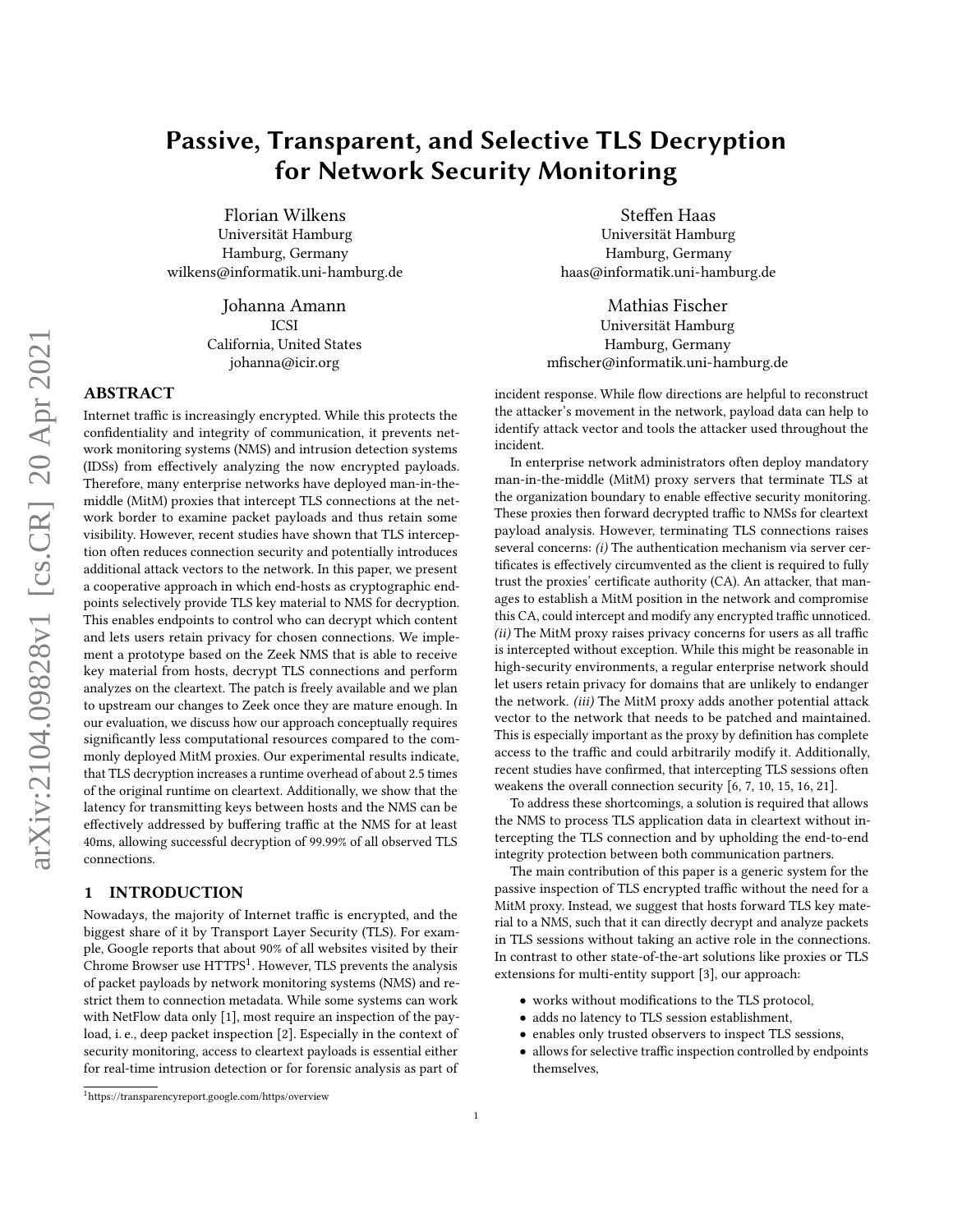• and can preserve the end-to-end integrity of the TLS session for non-AEAD cipher suites as the observer only receives decryption but no integrity keys.

We implement our approach as a prototype for the open-source Zeek NMS (formerly known as Bro) [\[17\]](#page-10-9). Our prototype extends Zeek to be able to receive key material from endpoints and use it to decrypt TLS sessions. The resulting application data payloads are transparently handed over to Zeek's builtin analyzers for inspection. We intend to upstream our patch to Zeek once it is mature enough and it is available on github for  $\mathrm{now}^2$  $\mathrm{now}^2$ .

We evaluate our prototype along two different dimensions: (i) We measure the decryption overhead by comparing the computational overhead for processing encrypted and cleartext traffic. (ii) We estimate the impact of transfer latency of key material between client and NMS on the amount of decrypted packets, bytes and number of connections. Our result indicate that decryption imposes a 2.5 times computational overhead compared to the processing of the same, but not encrypted traffic. In real-world deployments, the latency for transferring keys is rather low. It requires only a small traffic buffer in front of the NMS Results from our evaluation indicate that 40ms of buffering time are sufficient to decrypt 99.99% of observed TLS connections in our testbed.

The remainder of the paper is structured as follows. [Section 2](#page-1-1) summarizes some background on TLS, states objectives for our approach and reviews the state of the art. [Section 3](#page-4-0) presents the design of our approach that enables TLS decryption without having to terminate the connection. [Section 4](#page-5-0) briefly discusses the computational complexity of our approach compared to MitM proxies, describes our prototype and testbed and evaluates our implementation on a captured data set using the Alexa Top 1000 before our paper concludes in [Section 5.](#page-9-0)

#### <span id="page-1-1"></span>2 OBJECTIVES & STATE OF THE ART

In this section, we briefly recap some TLS fundamentals and describe objectives for passive and transparent TLS decryption on a NMS. Additionally, we summarize and discuss the state of the art in the areas of MitM proxies, TLS protocol modifications, and trusted execution environments along our objectives.

#### <span id="page-1-3"></span>2.1 TLS Fundamentals

Transport Layer Security (TLS) was designed to protect confidentiality and data integrity between two communication partners. This section briefly summarizes the TLS protocol details relevant to our contribution. Note: As of 2021 all version below TLS 1.2 have been deprecated [\[12\]](#page-10-10), so that we will only focus on TLS 1.2 and 1.3.

All TLS connections start with a handshake between the two endpoints. In this handshake the endpoints agree on a cipher suite to protect application data, and establish the necessary cryptographic material. To authenticate, the endpoints can also verify each other's identity via X.509 certificates. During a standard TLS handshake only the server authenticates towards the client, while the client authenticity is checked by other means, e. g., via entering user credentials on the website retrieved.

[Figure 1](#page-2-0) shows two variants of a TLS 1.2 handshake: [Figure 1a](#page-2-1) depicts the full handshake that is performed for a new connection without any preceding communication. As no prior information is available both endpoints negotiate a cipher suite for the connection and perform a key exchange to establish shared cryptographic material, called the pre-master secret. [Figure 1b](#page-2-2) shows one variant of a resumed handshake via session IDs. In this case, both communication endpoints reuse cryptographic material from a prior connection and thus skip the key exchange part of the handshake. TLS 1.2 also offers session resumption on the basis of a session ticket that contains all cryptographic state to resume a session. To relieve the server from storing this material as with session IDs the server encrypts and transmits it to the client, that then presents it in the resumed handshake.

TLS 1.3 changes both the full and resumed handshake. The full handshake is reduced to one roundtrip by combining and rearranging selected parts of the handshake such that less roundtrips are required. Resumption is supported through a modified session ticket approach based on pre-shared keys (PSK). However, the concept remains unchanged: (i) in full handshakes a key exchange scheme is used to establish a shared secret. (ii) resumed handshakes skip this and used established key material in form of a PSK. However, the PSK is altered for every new connection and sent encrypted compared to session IDs and tickets that are both sent in the clear.

After a shared secret has been established, integrity and confidentiality keys are derived by both endpoints. [Listing 1](#page-1-2) shows this key derivation process for TLS 1.2. First, a master secret is derived by using the TLS pseudo-random function (PRF) as defined in RFC 5246 [\[18\]](#page-10-11). This function uses a hash function depending on the selected cipher suite. Next, the PRF is used again to derive up to three sets of secrets containing one secret for server and client, respectively. The encryption keys (client\_key, server\_key) are always used. The integrity of the encrypted data is either ensured via a separate hash-based message authentication code (HMAC) or by using an authenticated encryption with associated data (AEAD) cipher that integrates data integrity checks into the decryption process. In the first case, client\_MAC and server\_MAC are used to key the HMAC. For AEAD ciphers, the HMAC keys are derived and discarded (to retain the order of derived secrets) and two initialization vectors (IVs) (client\_IV, server\_IV) are derived after the encryption keys. This is simple as the PRF can be used to derive any number of bytes.

```
1 pre_master_secret = < obtained from key exchange >
2 master_secret = TLS_PRF (
3 pre_master_secret ,
4 " master secret ",
5 client_random + server_random )
6 key_buffer = TLS_PRF (
7 master_secret ,
8 "key expansion ",
9 server_random + client_random ) ;
10
11 client_MAC = key_buffer [0..31]
12 server_MAC = key_buffer [32..63]
13 client_key = key_buffer [64..79]
14 server_key = key_buffer [80..95]
```
<span id="page-1-0"></span><sup>2</sup><https://github.com/UHH-ISS/zeek>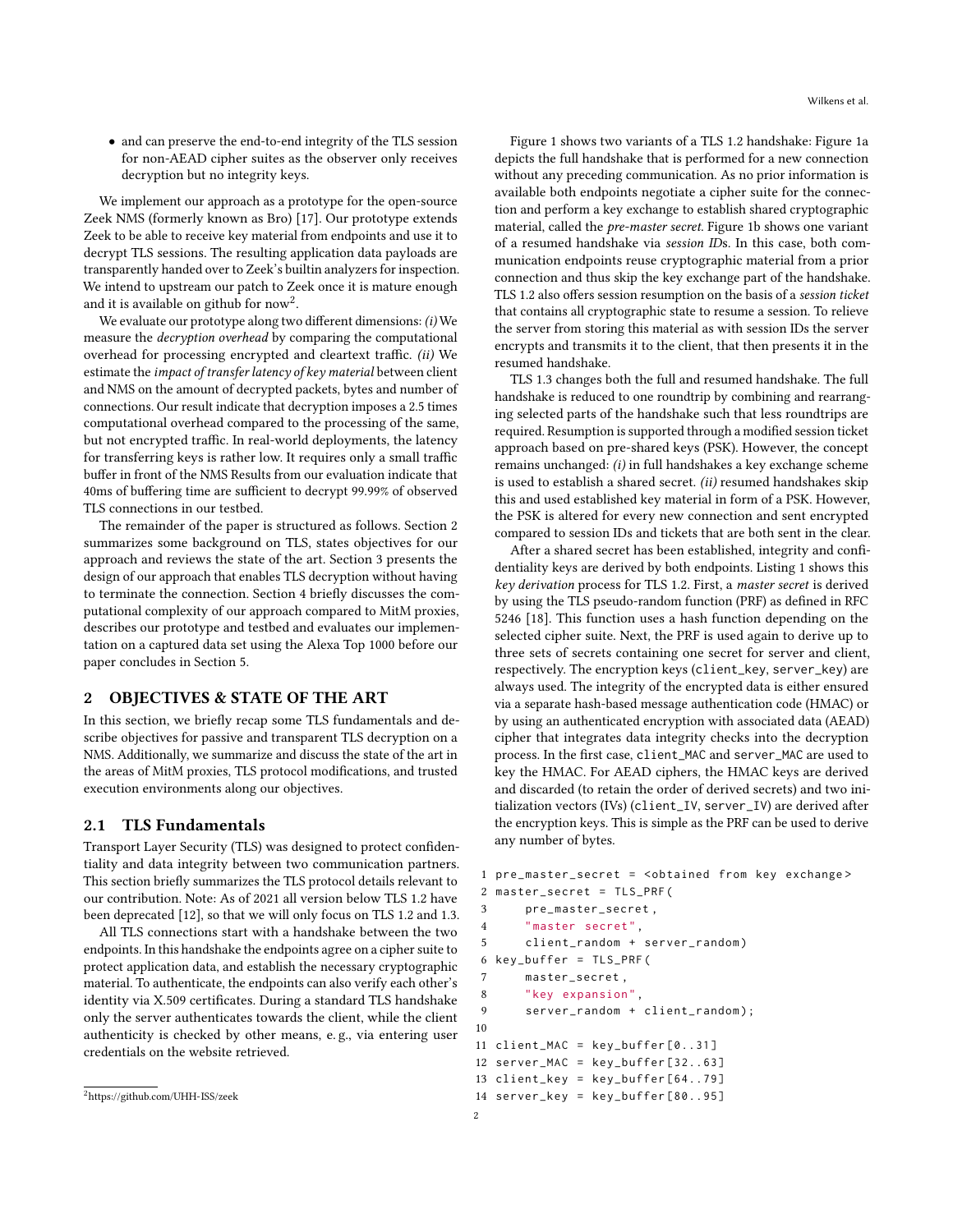<span id="page-2-1"></span><span id="page-2-0"></span>



15 client\_IV = key\_buffer [96..99] 16 server\_IV = key\_buffer [100..103]

#### Listing 1: TLS 1.2: Key derivation from pre-master secret

Once keys for encryption and integrity protection are available, all following data in the TLS connection is both integrity and confidentiality protected using the negotiated cipher suite.

#### 2.2 Objectives for passive TLS Decryption

Before we summarize state of the art in the next section, we briefly describe objectives for the goal of passive TLS decryption already outlined in [Section 1.](#page-0-1) These objectives are used to evaluate both related work and our own concept and prototype described later. To regain visibility into encrypted TLS traffic on a trusted NMS, a well-designed solution should exhibit the following properties:

- No interception: TLS is a well-designed protocol to ensure end-to-end data confidentiality and integrity between two endpoints. Additional entities, that are inserted into the connection to intercept it, represent new and unwanted attack vectors that may weaken the security of the connection. Thus, a proper solution should not intercept the TLS connection.
- No protocol modification: TLS is deployed widespread across a wide variety of devices and networks. Thus, changes on the protocol-level are unlikely to gain enough traction for widespread adoption. To strive for real-world usage, a solution should not require any changes to the existing TLS standards.
- No additional latency: While security and network monitoring is an important topic in any enterprise network, it should not detriment the user experience by introducing additional latency to the connection.
- Support selective decryption: Endpoints should be able selectively control which connections are allowed to be decrypted by the NMS to let the user retain some privacy for sensitive or personal data. Users could be given an opt-out mechanism to prevent that selected TLS connections are not touched at all, if that is feasible by network policy.
- <span id="page-2-2"></span>• Low maintenance effort: Security monitoring is an essential service in an enterprise network and as such should require low maintenance for regular operations. This is both relevant for client machines and any middleboxes deployed in the network.
- Maintain end-to-end data integrity: The NMS needs to break end-to-end confidentiality between client and server to perform analysis tasks on the cleartext. However, this process does not require integrity violation as application data only needs to be read by the NMS. Thus, a good solution should maintain end-to-end data integrity for inspected TLS connections if possible.

# 2.3 State of the Art

2.3.1 TLS interception via MitM. The most popular way to decrypt TLS traffic is to use a man-in-the-middle (MitM) proxy that terminates all connections and thus has access to the cleartext data. As industry best-practice this approach is often deployed in enterprise networks. Many implementations are available depending on the use-case and inner protocol that should be analyzed including open-source tools such as *mitmproxy* [\[5\]](#page-10-12) and sslplit<sup>[3](#page-2-3)</sup>. Commercial offerings for network security also often include a component that intercepts TLS either as a separate application or directly integrated into the IDS or NMS.

Due to its popularity, TLS interception has been discussed broadly in recent years with the overwhelming concensus that it significantly weakens the security properties of intercepted connections [\[6,](#page-10-2) [7,](#page-10-3) [10,](#page-10-4) [15,](#page-10-5) [16,](#page-10-6) [21\]](#page-10-7). In [\[10\]](#page-10-4) Jarmoc et al. discuss the security of intercepting end-to-end encryption in general. They state, that there is no implementation solely for the purpose of only intercepting TLS connections, but rather multiple classes of applications such as web proxies, data loss prevention system or network IDSs sometimes include an integrated feature for this. According to the authors all of them introduce potential risk into the environment they protect including legal peril, an increase in the overall threat surface by having a single point of decryption and a possible decreased cipher strength among others. More recently, Durumeric et

<span id="page-2-3"></span><sup>3</sup><https://www.roe.ch/SSLsplit>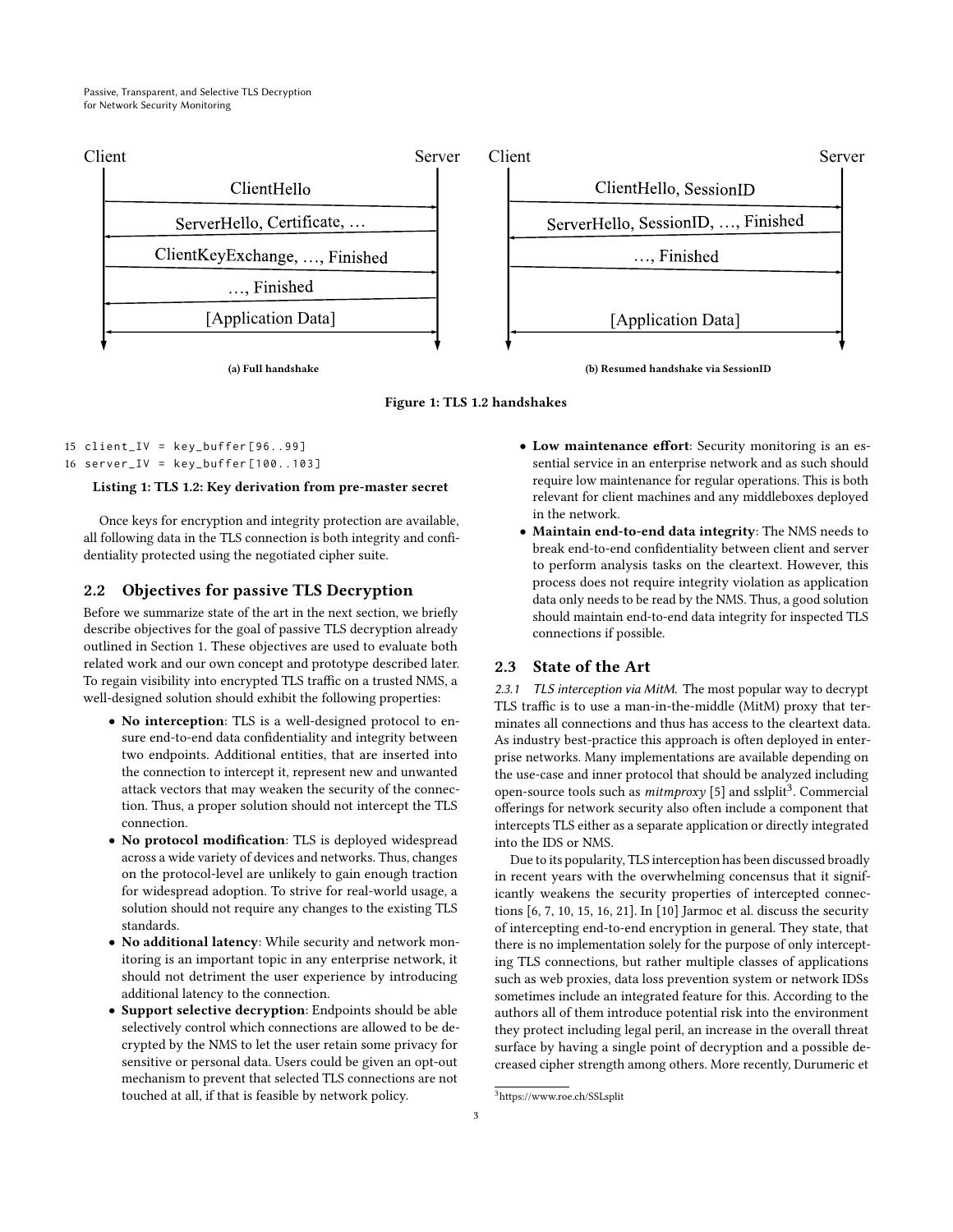al. [\[7\]](#page-10-3) also confirm that intercepting proxies and the corresponding security degradation for clients are still prevalent. They find that there is an order of magnitude more interception than previously estimated. Additionally, they evaluate multiple middleboxes and conclude that nearly all reduce overall connection security and many introduce severe vulnerabilities.

2.3.2 Modifications of the TLS protocol. TLS is designed to support end-to-end encryption between exactly two entities. However, there are proposals to add multi-entity support that would enable previously defined forwarding endpoints to decrypt the payload as well.

In [\[14\]](#page-10-13) the authors propose Multi-Context TLS (mcTLS) that extends the TLS header by multiple so-called contexts. These contexts act as a permission system and enable the client to allow selected middleboxes to read and write the TLS payload. This enables these middleboxes to perform various in-network services that are not possible with standard TLS including intrusion detection or more general network monitoring. However, mcTLS has two major downsides: (i) the additional contexts require additional computation on the client and add additional latency during connection establishment. (ii) the modified TLS header with contexts is incompatible to standard TLS and thus forces all nodes on the path to support mcTLS. The second downside is partially addressed in Middlebox TLS (mbTLS) also by Naylor et al. [\[13\]](#page-10-14). mbTLS extends the standard TLS handshake with a custom extension that middleboxes on the path can use to inject themselves into the connection with the client's consent. The endpoints then establish secondary TLS sessions with each of their respective middleboxes. As a non-standard extension is used, endpoints can fall back to standard TLS if one side does not support mbTLS. To establish trust in the middleboxes, remote attestation via an enclave is used. Overall, this improves on mcTLS but further complicates deployment and maintenance as middleboxes now require a hardware enclave. Furthermore, additional latency is added by the secondary TLS sessions.

Middlebox-aware TLS (maTLS) [\[11\]](#page-10-15) modifies TLS, so that all middleboxes on the communication path explicitly forward security parameters to the client. This is implemented via a combination of Split TLS with added support of entity checks in a new TLS protocol. It ensures explicit authentication, security parameter validation to ensure confidentiality and modification validity checks for integrity. Every middlebox posesses it's own certificate which can be verified by a third-party. Like mcTLC, this also is incompatible to standard TLS with all the downsides. Like mcTLS and mbTLS especially the connection establishment requires additional computation time and delay is caused by the multiple entities that potentially perform computations on the connection.

Legislators have also pushed to modify TLS encryption in a way that would allow access for law enforcement. Enterprise TLS (ETLS) [\[8\]](#page-10-16) as proposed by the European Telecommunications Standards Institute (ETSI) changes the TLS 1.3 standard to make forward secrecy optional and keep the outdated RSA mode available. In practice service providers could then always use the same key and thus leave access to authorities, even at some point in the future.

2.3.3 Trusted Execution Environments. Trusted execution environment have been used to deploy middlebox functionality like network monitoring to communication endpoints. As the cleartext

is available on these machines, these approaches do not need to modify the TLS protocol to perform analysis tasks on the payloads.

In [\[9\]](#page-10-17) the authors present EndBox, a solution with a focus on the middlebox functions instead of connection data. They distribute the middlebox application, e. g., the NMS, in a decentralized fashion. The software is completely isolated from the operating system by running in a trusted execution environment. From a privacy perspective the main advantage is that connection payloads remain untouched between client and server. However, the implementation effort is high: The client part of the software needs to be modified in order to run in the enclave. More importantly, every application on the middlebox that needs to have access to the payload must be modified in order to be compatible. This is a very restrictive requirement and limits the set applications. Furthermore, the approach is based on Intel SGX and thus puts extra restrictions on which hardware can be used on the clients.

Trach et al. [\[20\]](#page-10-18) present ShieldBox that also use Intel SGX. They try to integrate the middlebox functionality into the trusted environment on the server. The goal is the ability to outsource middlebox applications to remote untrusted platforms. To be able to use using existing software, they designed a standard C library (libc) called SCONE that supports running in an Intel SGX environment. The authors enhanced the framework to support fast processing of network packets. However, this approach also has some downsides: there are major limitations on memory usage and many operations (especially system calls) are consume more time. A general usage of open-source software cannot be assumed. Additionally, the same high installation and maintenance challenges as for Endbox remain.

2.3.4 Summary. [Table 1](#page-4-1) gives an overview about the state of the art and indicates which of our objectives are fulfilled by the respective approach. MitM proxies offer the advantage, that the TLS protocol does not need to be modified and maintenance effort is relatively low as only the proxy itself needs to be maintained and the CA needs to be deployed to clients. However, dues to it's MitM position, the proxy gains complete access to all cleartext payloads breaking the E2E data integrity and adding additional latency. While selective decryption could be implemented it can not be conceptually guaranteed. mcTLS and mbTLS modify the TLS protocol to support middleboxes. Their permission system could be used to implement selective decryption and maintain the E2E data integrity, however it is not supported out of the box. The maintenance effort is rather high, as middleboxes and respective endpoints need to be kept in sync due to the protocol. maTLS has some slightly different goals compared to mcTLS/mbTLS but checks the same of our objectives. Selective decryption and E2E integrity could potentially be implemented but are not the focus. ETLS checks most of our objectives but has a few key flaws. While the protocol is not substantially modified, key security features such as perfect forward secrecy are intentionally disabled to allow external audits through a shared private key. While this could also be seen as some kind of selective decryption, it does not retain the user in control of which connections are decryptable and rather adds another attack vector as the private key that is potentially shared with third parties could be compromised. EndBox and ShieldBox both employ Intel SGX to move NMS functionality to the endpoints. This has many upsides, as the protocol is not modified and no additional middleboxes are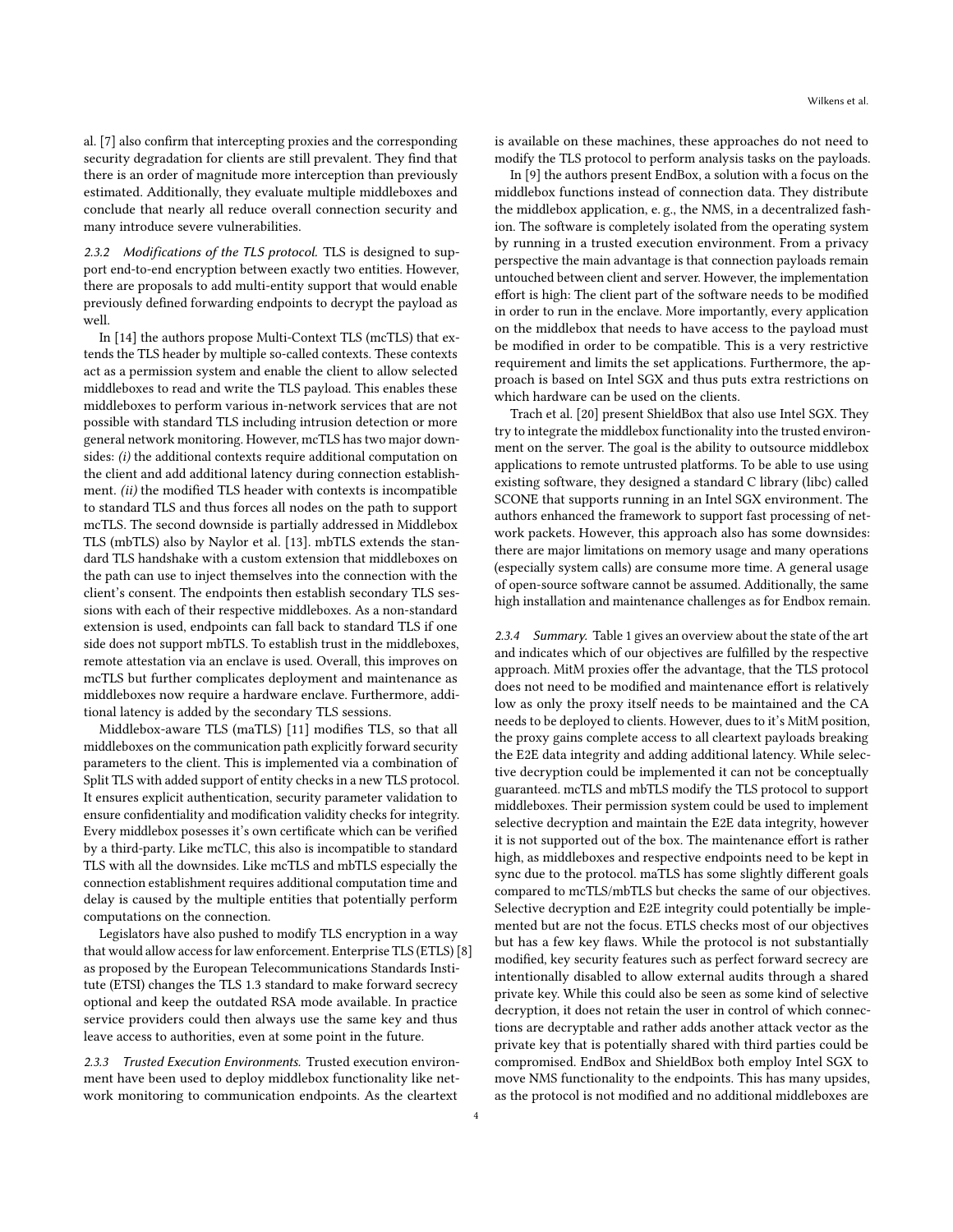<span id="page-4-1"></span>

| Requirement              | MitM proxies mcTLS/mbTLS [13, 14] maTLS [11] ETLS [8] EndBox [9] |   |              |        | ShieldBox [20] |
|--------------------------|------------------------------------------------------------------|---|--------------|--------|----------------|
| No interception          |                                                                  |   |              |        |                |
| No protocol modification |                                                                  |   | $\checkmark$ |        |                |
| No additional latency    |                                                                  |   |              |        |                |
| Selective decryption     | ✓                                                                | ✓ | $\checkmark$ | $\vee$ | (✓             |
| Low maintenance effort   |                                                                  |   |              |        |                |
| E2E data integrity       |                                                                  | ✓ |              |        |                |

Table 1: Objectives achieved by state of the art. — not achieved  $(\sqrt{})$  partially achieved  $\sqrt{}$  achieved

inserted into the connection. However, two major downsides remain: (i) deployment and maintenance overhead increase as the endpoints need to be equipped with enclave hardware. (ii) the NMS on the endpoint conceptually has access to all cleartext data of the connections. While selective decryption can be implemented in the enclave, users have to rely on the correctness of the implementation and cannot prevent the NMS from analyzing selected connections.

In summary, no existing approach fulfills all our objectives. We also note, that true selective decryption can only be achieved, if the client somehow retains control over the TLS key material. Thus, our approach is based on cooperative endpoint that selectively forward key material to a passive NMS that then decrypts and analyzes the cleartext payloads. We describe this approach in the next section.

## <span id="page-4-0"></span>3 PASSIVE TLS DECRYPTION AT A NMS

In this chapter, we describe the concept of passively decrypting TLS connections at a network monitoring system (NMS). [Figure 2](#page-5-1) gives an overview about the complete process and components involved. First, the endpoints in the network protected by the NMS need to obtain the TLS session keys. Once they have been obtained, they need to be transferred to the NMS. Finally, the NMS matches the key material to connections and starts passive decryption and further analysis.

While this approach seems to be conceptually simple, the individual steps encompass conceptual and technical challenges that we describe in the following sections.

#### <span id="page-4-2"></span>3.1 Obtain TLS Session Keys on Endpoints

In the first step, TLS key material needs to be obtained on the client machines as they represent the cryptographic endpoint that is usually under control in an enterprise network. However, a typical TLS connection, uses multiple secrets as well as session keys for different purposes as described in [Section 2.1.](#page-1-3) The simplest solution would be to obtain the pre-master secret and forward it to the NMS with the client random as the connection identifier. The NMS would then perform key derivation as shown in [Listing 1](#page-1-2) and obtain all session keys (and IVs if an AEAD cipher suite is used) to decrypt the encrypted application data packets.

However, this enables the NMS to derive all session keys including the integrity keys. This would allow a compromised NMS to forge packets on behalf of both endpoints and thus introduce an additional attack vector into the network. For non-AEAD ciphers, we can mitigate this by only forwarding encryption keys to the NMS and keeping the integrity keys used by the HMAC on the

client. Unfortunately, AEAD ciphers require both encryption keys and IVs to decrypt the data even if no integrity checks need to be performed by the NMS.

Once the decision has been made, which key material will be forwarded it needs to be collected on the client. The key material can be obtained in multiple ways depending on operating system, cryptographic library, and application. The simplest way is the SSL keylog interface supported by widely used cryptographic libraries such as openSSL and NSS [\[4\]](#page-10-19). If enabled, the libraries write TLS pre-master secrets and the corresponding client randoms to the file specified in an environment variable. While this approach is easy to deploy, it might introduce some problems: (i) The logfile is readable by the user, as the browser process is running with user permissions. (ii) Writing secrets to a file and reading them in the aftermath via an application adds additional latency. While this can be partially addressed by using a RAM disk, the NMS might receive the keys too late and the first few packets of a TLS connection cannot be decrypted.

The kernel TLS (kTLS) interface [\[22\]](#page-10-20) offers another way to obtain the desired key material. kTLS was introduced to the Linux kernel in version 4.13 and moves the TLS packet handling to kernel space. At the time of writing only a limited subset of AEAD cipher suites is supported. To use it, an application opens a regular socket and performs the usual TLS setup via key exchange and derivation. Next, it configures the encryption key as well as IV for the socket via a setsockopt system call. From that point on, regular send and receive operations can be used with the kernel performing encryption and integrity checks. A process with elevated permissions can monitor this system call for keys, extract them and forward them to the NMS.

#### 3.2 Filter Key Material & Transfer to NMS

Once the key material has been obtained on the client, it has to be transferred to the NMS together with a unique connection identifier. The actual transmission method used is dependent on the NMS in question. As key material is highly sensitive, its transmission should be properly secured, e. g., by using mutually authenticated TLS connections between endpoints and NMS.

When endpoints are involved this also raises the question if the NMS has to gain visibility into all TLS connections or if exceptions can be made. In regular enterprise networks, the decryption of all TLS encrypted traffic might not be required. Users should be able to retain privacy for domains that are unlikely to be used by an attacker, even though you can never anticipate the actual attack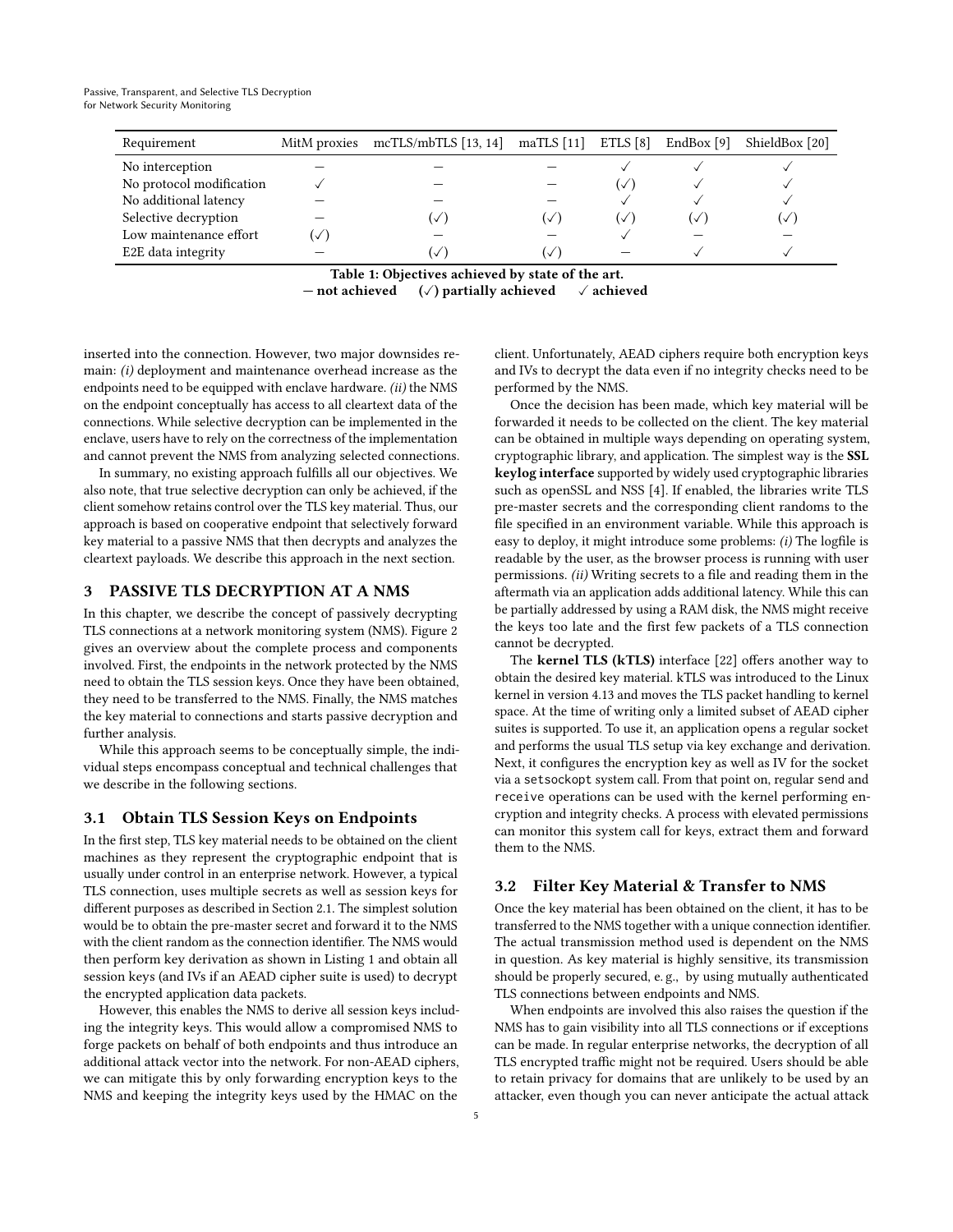Wilkens et al.

<span id="page-5-1"></span>

Figure 2: Overview on passive TLS Decryption via cooperative endpoints

vector used in the end. As our approach is based on the cooperation of endpoints, these can simply avoid to share key material for certain TLS connection with the NMS. In such a selective decryption the user could be involved via a white- or blacklist, which controls which keys are actually forwarded to the NMS. The NMS can then in the end only decrypt packets on selected TLS connections and would fall back to metadata-only analysis for all others.

However, it is crucial to ensure that the attacker cannot exploit this mechanism by manipulating the respective black- or whitelists. This requires to protect and check the integrity of such lists, e.g., by signing them on another machine. The concrete realization of this user involvement is beyond the scope of this paper and left for future work. In high-security environments such as governmental institutions or critical infrastructures, our approach would simply forward all key material to the NMS In this case, all connections are decrypted, which resembles the classic MitM setting.

#### 3.3 Passive TLS Decryption at the NMS

Once the NMS receives TLS key material from the endpoint, it needs to identify the connection the key material belongs to. This identifier differs for TLS versions and different implementations of session resumption. To identify a connection that was established via a full TLS 1.2 handshake, as shown in [Fig. 1a,](#page-2-1) the client random that is sent with the ClientHello uniquely identifies the connection and thus can be used to match key material. For subsequent resumed connections, the NMS then needs to also associate the key material with the session identifier. This is either session ID, session ticket or TLS 1.3 PSK depending on TLS version and implementation. If the session identifier is then encountered in a resumed handshake, the NMS can match the key material as for full handshakes. In TLS 1.2 this process is trivial as both session ID and session ticket are sent in cleartext and thus can be easily stored. The TLS 1.3 PSK approach is slightly more complicated as the PSK is already encrypted when sent from the server in the first connection and additionally exchanged after the first use in the resumed connection. However, this does not pose a problem to our concept as the NMS can already decrypt the first connection with key material from the client and thus also store the encrypted PSK for later use.

Once the connection has been identified, the NMS uses the obtained secrets to decrypt TLS application data packets in the connection. This process poses two major challenges: (i) Cipher diversity: The different TLS versions support varying cipher suites that the NMS needs to implement. This can be addressed by reusing popular

cryptographic libraries such as OpenSSL or NSS. An incremental approach with a subset of supported cipher suites is also possible starting with popular ciphers. (ii) Missing key material: Key material might not be available, once the first encrypted packet of a TLS connection arrives. This can happen either because the client chose to not send the key material due to filtering or because the key material is simply still in transit to the NMS. In the first case, the NMS should simply skip decryption, while the second case would require the NMS to buffer packets until the key material arrives. However, this might introduce a denial of service attack vector if the NMS needs to buffer too many packets for connections especially as the NMS cannot know in advance if key material will arrive at some point in the future. To solve this problem, a traffic buffer in front of the NMS should be deployed that delays only the encrypted traffic to analyze for a short time before it is forwarded to the NMS. This way keys can arrive in time for complete decryption. We quantify the impact of the key transfer latency on the decryption and recommend a buffer size in our evaluation (c.f. [Section 4.4\)](#page-8-0).

#### <span id="page-5-0"></span>4 EVALUATION

In this section, we first discuss the computational complexity our approach induces and compare it to the commonly deployed TLS intercepting MitM proxy. Next, we describe the features and limitations of the proof-of-concept prototype we implemented to test and evaluate our concept. Finally, we describe the results from two experiments in which we measured the decryption overhead and the *impact of key transfer latency* on the decryption success rate, respectively.

#### <span id="page-5-2"></span>4.1 Computational Complexity

We compare the computational overhead of our approach on a conceptual level with intercepting MitM proxies. TLS adds nonnegligible computation overhead to every connection and the proxy has to setup and maintain two TLS connections per endpoint connection. A decrypting NMS remains passive and thus does not directly inititate TLS connections. Instead, it only decrypts the encrypted payloads to gain access to cleartext data.

[Table 2](#page-6-0) summarizes the simplified computational costs of establishing TLS connections for the TLS client and server respectively, but also for a MitM proxy and a passive NMS. We assume the default behavior in HTTPS where the client authenticates the server only. The TLS client performs a certificate validation (CV) for the server certificate and a key exchange (KE) to establish session keys. The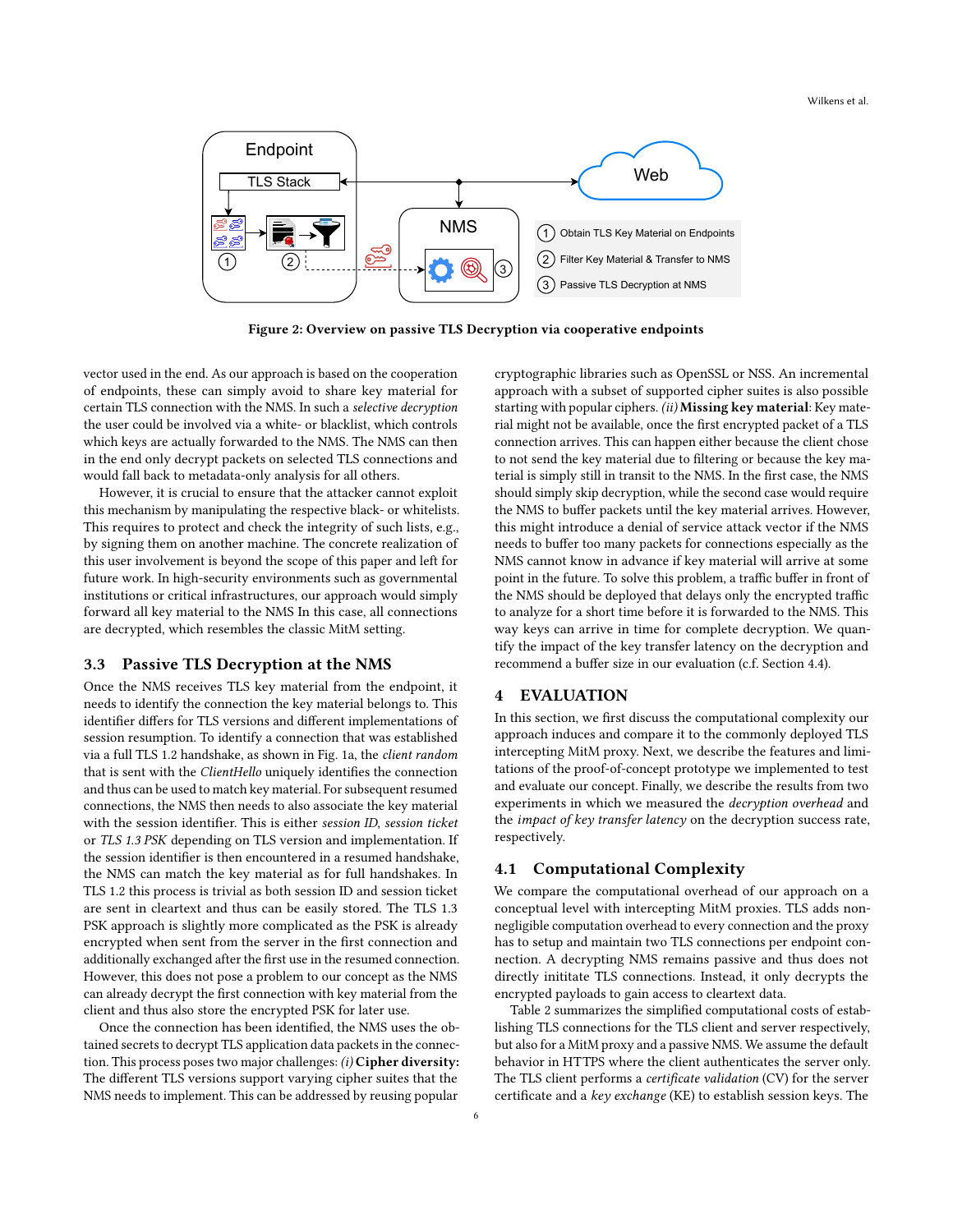<span id="page-6-0"></span>

| Approach                  |        | $CV$ KE $E_{sym}$ $D_{sym}$ |         |
|---------------------------|--------|-----------------------------|---------|
| TLS Client                |        |                             |         |
| TLS Server                | $_{0}$ |                             |         |
| <b>Intercepting Proxy</b> |        | $s + r$                     | $s + r$ |
| Decrypting & passive NMS  |        |                             | $s + r$ |

Table 2: Simplified computational complexity for typical TLS connections

exact number of cryptographic operations here differs based on the cipher suite used, but usually involves CPU intensive asymmetric cryptography. Once the key material is established, the client encrypts the *s* bytes of its request via the symmetric cipher  $E_{sum}$  that was selected in the handshake and sends them to the server. After a response is received, the  $r$  number of bytes are decrypted. The TLS server performs a similar number of operations, but usually without certificate validation as TLS clients rarely use certificates in HTTPS. The number of encrypted and decrypted bytes are switched as request bytes from clients have to be decrypted and response bytes  $r$  encrypted. However, as a symmetric cipher is used with identical costs of encryption and decryption, the overall computation effort should be nearly identical.

The MitM proxy acts as TLS server to the client and as the client for the requested TLS server and thus performs the combined computations of both endpoints. While the KE results in a predictable amount of computation,  $s$  and  $r$  vary in different scenarios. For small connections such as simple websites, the doubled amount of symmetric cryptography is less impactful, while large connections such as a large file download via HTTPS introduce significant amounts of additional computation on the proxy. The decrypting NMS in our approach has one large conceptual advantage to the proxy: due to its passive analysis, it only needs to decrypt all bytes  $s + r$  of a single connection once to achieve cleartext access to the payloads. As no TLS connection is actively established, no KE needs to be performed and even validation of the server certificate is not strictly required as the client would rightfully reject the connection in case of failure. However, analysis of the server certificate might be interesting as a regular NMS analysis outside of decryption.

In summary, our approach conceptually requires less computational intensive operations when compare with the commonly deployed approach of TLS intercepting proxy servers. While symmetric cryptography is continously becoming faster to execute on modern hardware due to special instruction sets, it is still represents the largest share of computation in a proxy and thus dictates how machine resources need to be scaled for high-bandwidth deployments. Our approach requires significantly less computations while still enabling the NMS to perform analysis on cleartext payloads. However, the lowered computational load is shifted from proxy machines to NMS machines. Thus, our first experiment, that we describe in [Section 4.3,](#page-7-0) aims to quantify the impact of added decryption on NMS performance to estimate the required changes for real-world deployments.

#### 4.2 Implementation of Prototype

We implement our approach for passive and transparent TLS decryption as a proof-of-concept prototype for the Zeek NMS [\[17\]](#page-10-9). While some features were intentionally left out to reduce complexity, our prototype is able to successfully decrypt TLS connections and perform analysis tasks on the cleartext application data payloads in real-world scenarios. Our prototype currently consists of a patched Zeek version based on v3.2.3 and a simple Python daemon that runs on endpoints and forwards key material. Our prototype only supports a single, but actually one of the most popular, cipher suites, namely TLS\_ECDHE\_RSA\_WITH\_AES\_256\_GCM\_SHA384. This cipher suite was chosen as it is commonly used in TLS 1.2 and exhibits several features of a modern cipher suite like perfect forward secrecy. It uses the ECDHE key exchange with RSA for authentication and AES in the Galois/Counter Mode (GCM) for symmetric encryption of payload data. GCM is favorably to our prototype as it was designed with parallel processing in mind and allows each block to be decrypted separately. Thus, our prototype is in worst-case also able to start the decryption in the middle of the connection and after some initial packets could not be decrypted due to missing key material.

We obtain key material via the SSL keylog interface as described in [Section 3.1.](#page-4-2) We instrument the Firefox browser to write TLS premaster secrets and client randoms to a file monitored by our Python daemon which are then forwarded to Zeek. Additionally, we configure Firefox to offer TLS\_ECDHE\_RSA\_WITH\_AES\_256\_GCM\_SHA384 as the only supported ciper suite in the TLS handshakes to ensure that our Zeek version can decrypt the established connections. The Python daemon maintains a connection to the Zeek instance via broker, Zeek's default communication library, and transfers new secrets to Zeek once they appear in the file. The daemon currently does not perform any filtering and thus does not support selective decryption. Instead all client randoms and pre-master secrets are forwarded to Zeek independent of the domains involved. A complete implementation would need to match connections identifiers and secrets to domains as this information is not directly present in the SSL keylog file alone. This could be implemented in a browser extension or via the modification of the cryptographic library. In the case of Firefox this is NSS. Our patched Zeek version is able to receive both pre-master secrets or derived TLS session keys. In the first case, the TLS key derivation is performed once the first packet of the matching connection is encountered and the resulting session keys are cached for later use. Once session keys are available, Zeek decrypts the TLS application data and forwards the cleartext to its internal protocol detection engine and subsequent analyzers.

If our prototype encounters missing key material for an encrypted packet, it prints a debug message and skips decryption for this packet only. We do not perform any packet buffering directly in Zeek which results in a partial decryption of the overall connection is the key does not arrive in time. Usually this means that the contained HTTP/2 data cannot be fully parsed. However, packets should typically not be buffered in the NMS itself but rather by a dedicated application in front of it. As this is an important question for real-world deployments, we estimate the required buffer size to avoid missing key material in our second experiment, that we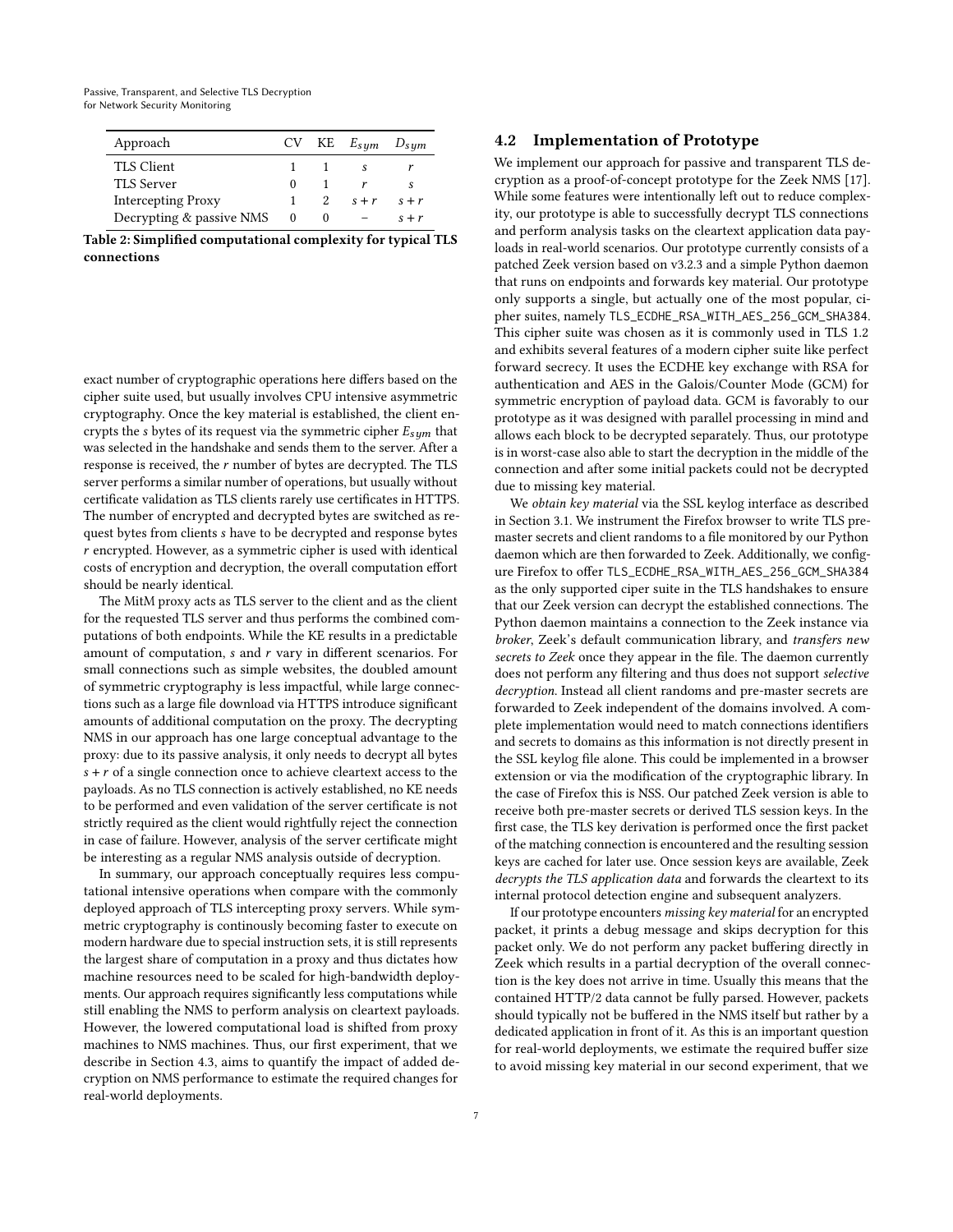<span id="page-7-2"></span>

Figure 3: Setup to capture the data set to evaluate decryption overhead

describe in [Section 4.4.](#page-8-0) Support for TLS session resumption is currently not implemented, but can be added by linking the respective connection identifier (Session IDs, tickets or PSK) to the received key material. The different identifiers are encountered in varying parts of the connections and may even be encrypted. However, the NMS retains complete visibility into all payloads (if key material is available in time for the first packet) and can thus retrieve and store the relevant identifiers. While it was left out in our prototype to reduce complexity, it should definitely be supported in a full implementation, as TLS session resumption is used widely across the web especially for large content delivery networks (CDNs).

In summary, we build a prototype that serves as a proof-ofconcept NMS and that is able to decrypt TLS traffic in a passive manner. The largest limitation is the support of only a single ciper suite and the missing support for TLS session resumption. Given either pre-master secrets or the respective session keys, our patched Zeek version is able to analyze TLS-wrapped HTTP/2 traffic as if it were captured in cleartext. The prototype is fully available on  $g$ ithub<sup>[4](#page-7-1)</sup>.

#### <span id="page-7-0"></span>4.3 Experiment I: Decryption Overhead

In this first experiment we evaluate the central performance metric for our prototype implementation: decryption overhead, i. e., the additional runtime added by performing TLS decryption. This metric is important when deploying TLS decryption, as NMS machines need to be scaled up to accommodate for the additional computation requirements. There are two interesting scenarios to consider:

- (1) In the first scenario, an organization is currently not deploying MitM proxies to terminate and decrypt TLS connections. Instead, a regular NMS is used to analyze encrypted traffic at the network boundary. Due to the encryption, the NMS is only able to analyze connection meta-data resulting in a comparatively low resource utilization.
- (2) In the second scenario, the organization follows industry best-practices and deploys a MitM proxy that forward payloads from terminated TLS connection to a NMS. In this case, the NMS has full cleartext access to all connections and can perform a more sophisticated analysis, which results in higher resource utilization.

In both scenarios the NMS machines need to be scaled up, as more computation will be performed. However, in the second scenario, MitM proxies are no longer required and their previously allocated resources can be used for monitoring. To evaluate the decryption

<span id="page-7-1"></span><sup>4</sup><https://github.com/UHH-ISS/zeek>

overhead for both scenarios, we design a capture environment that simulates both deployments.

4.3.1 Data Set. [Figure 3](#page-7-2) shows the setup we used to capture the data set for this experiment. The client machine runs Firefox in headless mode that visits all Alexa Top 1000 websites one after the other. The traffic is transparently routed through mitmproxy [\[5\]](#page-10-12) to extract the TLS pre-master secrets and force the cipher suite that our prototype implements. The outgoing traffic from this machine is then routed differently based on the destination port. Web traffic destined for the ports 80/443 is forwarded to another host running PolarProxy<sup>[5](#page-7-3)</sup>, while all remaining non-HTTP/S traffic is routed directly to the Internet. We use PolarProxy as it can export decrypted HTTP/2 traffic directly to a pcap file, a feature that mitmproxy does not support. This pcap represents the commonly deployed second scenario described above in which the NMS receives decrypted traffic from a TLS intercepting proxy. The encrypted traffic and noise traffic is also captured and stored in different pcap files. These pcaps represent the aforementioned first scenario in which the NMS analyzes encrypted traffic only.

The resulting data set captured from our deployment comprises the TLS pre-master secrets extracted from mitmproxy and pcaps for encrypted web traffic, other noise traffic as well as the decrypted HTTP/2 payloads. All pcaps and the captures TLS pre-master secrets are available on mega.nz<sup>[6](#page-7-4)</sup>.

4.3.2 Results. By using our captured data sets, we can now compare the runtime of both, the unmodified Zeek version and our prototype. Please note that this first experiment focuses on decryption performance and overhead alone. As such, we configure our Zeek prototype to load all TLS pre-master secrets from disk at the start of the experiment and let Zeek analyze the respective scenario pcaps. This results in all keys being instantly available, which is not comparable to real-world deployments. To address this, we analyze the impact of real-time transmission of TLS keys and their delayed arrival at the NMS in the second experiment (c.f. [Section 4.4\)](#page-8-0).

[Fig. 4](#page-8-1) shows the decryption overhead by comparing the runtime of the unmodified Zeek version and our prototype for three different traffic profiles. Each traffic profile is defined in both decrypted and encrypted fashion as follows:  $(i)$  https contains only traffic that was originally sent via HTTPS. This includes most websites from Alexa top 1000 minus a few that did not support TLS at all. The decrypted variant is built from the decrypted pcap written by PolarProxy while the encrypted variants derives from the pcap captures between

8

<span id="page-7-3"></span><sup>5</sup>https://www.netresec.com/?page=PolarProxy

<span id="page-7-4"></span><sup>6</sup><https://mega.nz/folder/MgQRESgA#5jYh37bZ3MKZqp7yeVemgQ>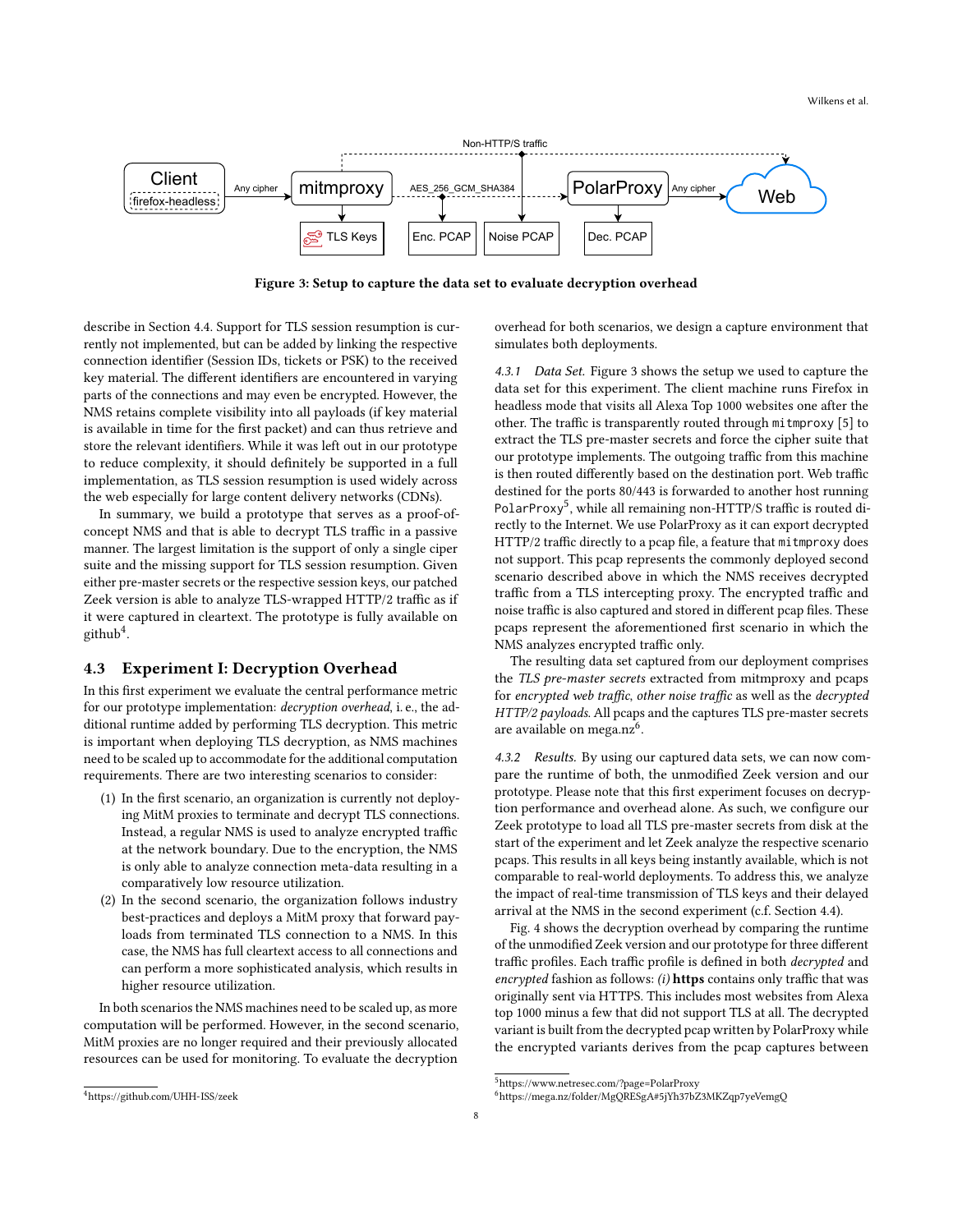<span id="page-8-1"></span>

Figure 4: Decryption overhead

mitmproxy and PolarProxy. For HTTPS both pcaps are filtered by destination port 443.  $(ii)$  web consists of the same pcaps but removes the port filter and consists of all HTTP and HTTPS traffic. (iii) all extends the previous traffic profile by adding non-HTTP/S noise traffic. The decrypted variant simply merges the decrypted pcap by PolarProxy with the noise pcap and the encrypted variant merges the pcap captured between the proxy machines with the noise pcap.

The first two bars per traffic type show the runtime for the cleartext traffic for both the unmodified Zeek and our prototype. For all three traffic types, the runtime is nearly identical. This is expected as no decryption has to be performed and both version perform identical analysis tasks on cleartext data. These measurements thus resemble the NMS runtime in a typical MitM proxy deployment without including the runtime of the proxy itself. The third bar shows the runtime of the unmodified Zeek version analyzing encrypted traffic. The runtime is smaller than for the cleartext traffic, as this Zeek version cannot decrypt the payloads and thus falls back to metadata only analysis. This difference is most visible form the HTTPS only data set as no noise or HTTP data is present, which would be in cleartext and thus potentially triggering complex analysis scripts. This measurement also establishes a baseline for the first scenario described in the introduction of this section: a NMS processes encrypted network traffic and no MitM proxy is deployed. The fourth bar shows the runtime our prototype that decrypts the TLS connections and analyzes the contained payloads. The added decryption results in a comparatively large runtime overhead as exptected. Compared to the MitM baseline (cleartext traffic), we see an increase by a factor of 2.5. An administrator should scale the resources of NMS machines by this factor when switching from an MitM proxy deployment to our approach. As MitM proxies are no longer needed in this scenario their resources could be repurposed. Compared to the first scenario (encrypted traffic), the overhead grows to about 3 times. However, this is reasonable, as no decryption was performed previously (neither by a MitM proxy nor the

<span id="page-8-2"></span>

Figure 5: Setup to capture the data set to evaluate impact of key transfer latency

NMS). The previous comparison and our discussion in [Section 4.1](#page-5-2) show that deploying a MitM proxy would likely result in higher resource usage.

# <span id="page-8-0"></span>4.4 Experiment II: Impact of Delay for Retrieving Keys

In the second experiment, we evaluate the real-world viability of our approach by examining the delay between the key material being made available on the client machine and the arrival at the NMS after transfer through the network. This is especially relevant, when considering cipher suites that require the cleartext of the previous packet when decrypting a newly arriving packet. For these ciphers either the key material needs to be available once the first encrypted packet arrives, the NMS needs to buffer packets, or the network traffic needs to be delayed before being passed to the NMS.

4.4.1 Data Set. We design a deployment to capture timestamped TLS pre-master secrets for this experiment that we show in [Fig. 5.](#page-8-2) The client machine again runs Firefox in headless mode and is configured to only offer the prototype's supported cipher suite. We then browse the Alexa top 1,000 websites and write the SSL keylog file as usual. Our python daemon also runs on the client machine and watches the keylog file for changes via inotify. New pre-master secrets are immediately forwarded to Zeek via its Broker communication library. On arrival, Zeek timestamps the key material to document the arrival time. Additionally, the machine running Zeek is used as the gateway for the client host which allows Zeek to capture the traffic as a pcap. The resulting data set comprises the traffic pcap as well as the timestamped TLS pre-master secrets. It is available on mega.nz<sup>[7](#page-8-3)</sup>.

4.4.2 Results. For our second experiment, the timestamped TLS pre-master secrets are again pre-loaded in our prototype that then analyzes the captured pcap file. However, the timestamp now dictates when Zeek starts to actually use the key. For the default case, it only starts decryption once the network timestamp in the pcap is larger than the timestamp of the corresponding pre-master secret. This resembles a real-world deployment without any traffic buffering. For simulating this traffic buffering, we have two options: (i) we can alter the timestamps in the pcap file by the respective time interval while leaving the pre-master secret timestamps untouched. This closely resembles delayed traffic. (ii) we can use the pcap as

<span id="page-8-3"></span><sup>7</sup><https://mega.nz/folder/MgQRESgA#5jYh37bZ3MKZqp7yeVemgQ>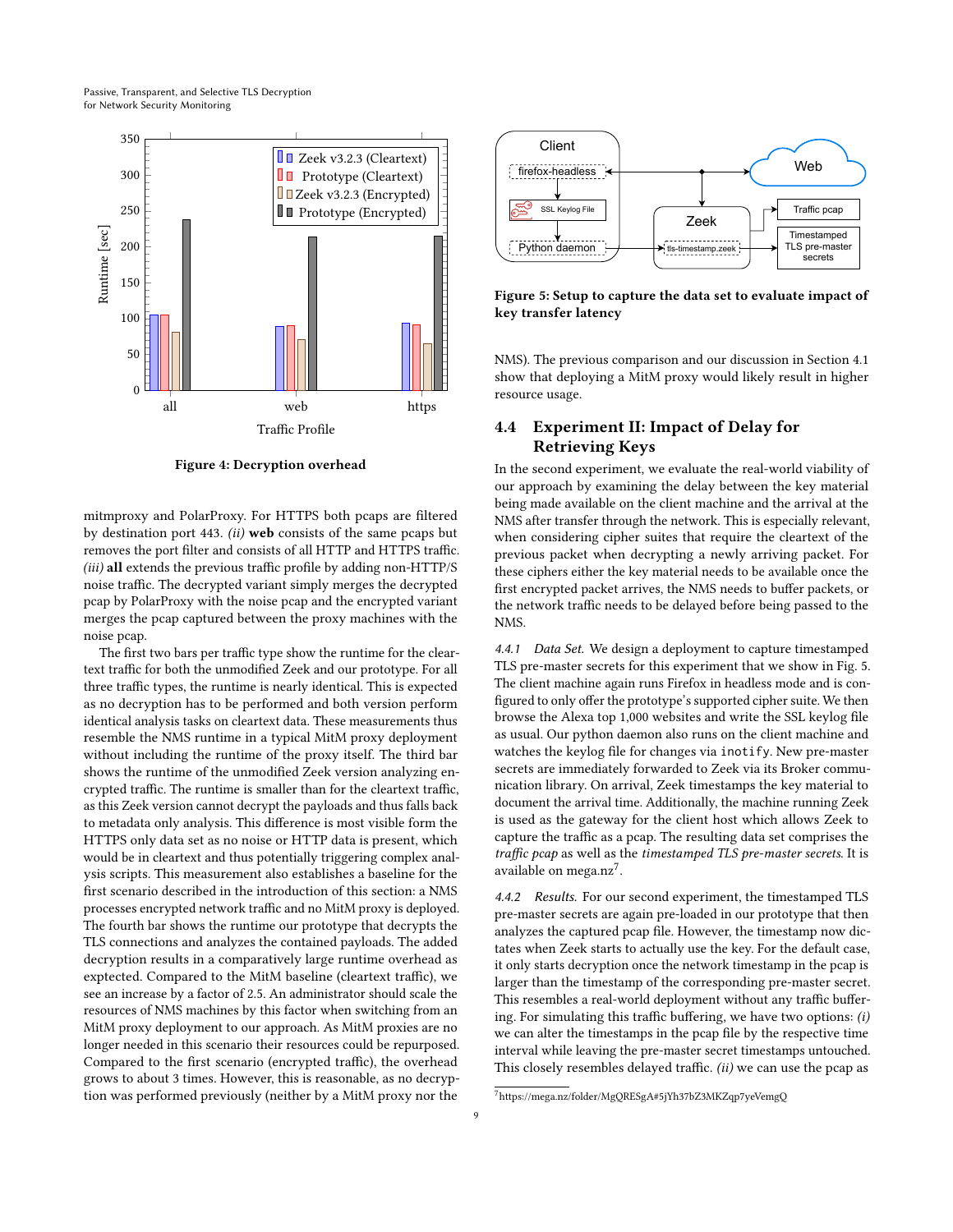<span id="page-9-1"></span>

Figure 6: Decryption success rate depending on traffic delay

is and simply add the desired time interval to the current network time in the comparison operation in Zeek. For simplicity we chose the second option as the delay can easily be configured in a script. In the experiment runs, we count the number of TLS payload bytes that could be decrypted. As our implemented cipher suite can start to decrypt from any packet in the connection, this can be anything between 0 (if the key arrives after the connection is already finished) or the full amount of payload bytes in the connection. Additionally, we consider a connection completely decryptable if the key is available before the first encrypted payload packet is encountered. This is important for two reasons: (i) some cipher suites can only decrypt all or no packets in a connection as packet payload is used as IV in decryption of the next packet. (ii) especially for HTTP/2 the first bytes of the connection are important for the NMS as they contain the client request. If they are missed, the NMS cannot analyze the protocol level. The decryption performance is then calculated as the ratio of decrypted bytes/connections and total bytes/connections respectively.

Our results are shown in [Fig. 6.](#page-9-1) The x-axis shows the simulated traffic delay in milliseconds and the y-axis the decryption success rate, i. e., the respective percentage of bytes and connections that could be correctly decrypted. In a real-time deployment and without any delay only 1.3% of all connections are completely decryptable. This is expected as the key transfer latency prevents the first packets from being decrypted. However, 98.9% of all TLS payload bytes can already be decrypted. This indicates that already only few of the first bytes are missed. This is confirmed in the first few 1ms steps as the success rate for connections increases sharply. At 5ms traffic delay already 65.3% of all connections can be decrypted while 10ms delay results in a success rate of 91.3% for connections and 99.96% of TLS bytes respectively. The success rates steadily increase until at 40ms effectively 100% of both bytes and connections can become decrypted.

In summary, our results from the second experiment indicate, that only a small delay (potentially as small as 40ms) is required to achieve nearly complete coverage for decryption. For real-world

Wilkens et al.

deployments, traffic can be sufficiently buffered before passing it to the NMS. Depending on the utilization of the tapped network link, this results in a buffer size of up to 400M for a typical 10G uplink in a medium sized network. It is important to note that this small delay is only required before passing traffic to the NMS and thus does not impact other hosts in the network. Problems may arise if the NMS is also used as an intrusion prevention system (IPS) and thus controls a firewall. In these scenarios, the delay may result in the IPS reacting too slow to effectively block intrusion attempts. Especially in cases like these, it might be advisable to implement the buffering as part of the TLS parsing layer of the NMS itself—which is more complex, but in turn does not increase reaction latency.

# <span id="page-9-0"></span>5 CONCLUSION

In this paper, we present an approach to passively decrypt TLS traffic on a trusted network monitoring system (NMS). Our approach is based on client machines selectively forwarding TLS key material to a trusted NMS to enable decryption without prematurely terminating the TLS connection. This provides several advantages compared to man-in-the-middle (MitM) proxies which are commonly deployed in enterprise networks. No additional latency is added, as no additional communication partner is involved and user retain some control about which connections can be decrypted by the NMS. Our approach can also preserve end-to-end data integrity if non-AEAD ciphers are used. In this case the NMS only receives TLS encryption keys and is thus not able to forge packets. Thus, this makes a strong case for introducing non-AEAD cipher suites to TLS 1.3 again.

We implemented our approach as a prototype for the Zeek NMS [\[17\]](#page-10-9) and a python daemon that monitors extracts and forwards the keys to Zeek. Both TLS key derivation and the actual decryption is performed by openSSL, as Zeek already links to this library. While our implementation has some limitations, most notably support for only a single, widely used cipher suite, it shows promising results in both decryption overhead and real-world applicability. Our results indicate, that TLS decryption increases the runtime by a factor of 2.5 when compared to analyzing cleartexts only. This number sounds large initially, however it is important to consider that our approach does not require a man-in-the-middle (MitM) proxy to extract cleartext traffic. Our complexity analysis reveals that our approach requires significantly less computational resources than MitM proxies. Furthermore, we evaluated how the transfer of TLS key material impacts the decryption success rate. This is important as the NMS needs to receive the key material before the first encrypted packet is encountered to ensure full decryption of all application data packets. Our results indicate, that in our simple setup keys arrive slightly to late if traffic is not delayed before being passed to the NMS. However, a small delay such as 40ms is enough to fully decrypt 99.99% of all observed TLS connections. Overall, we believe that our approach and our proof-of-concept prototype is usable for real-world analysis tasks.

While our results are promising and allow to move TLS decryption into the NMS, there are several improvements possible as future work: (i) we plan to extend and upstream our prototype to the Zeek NMS to foster adoption in the community. While additional cipher support is of high-priority, we also plan to integrate the client part